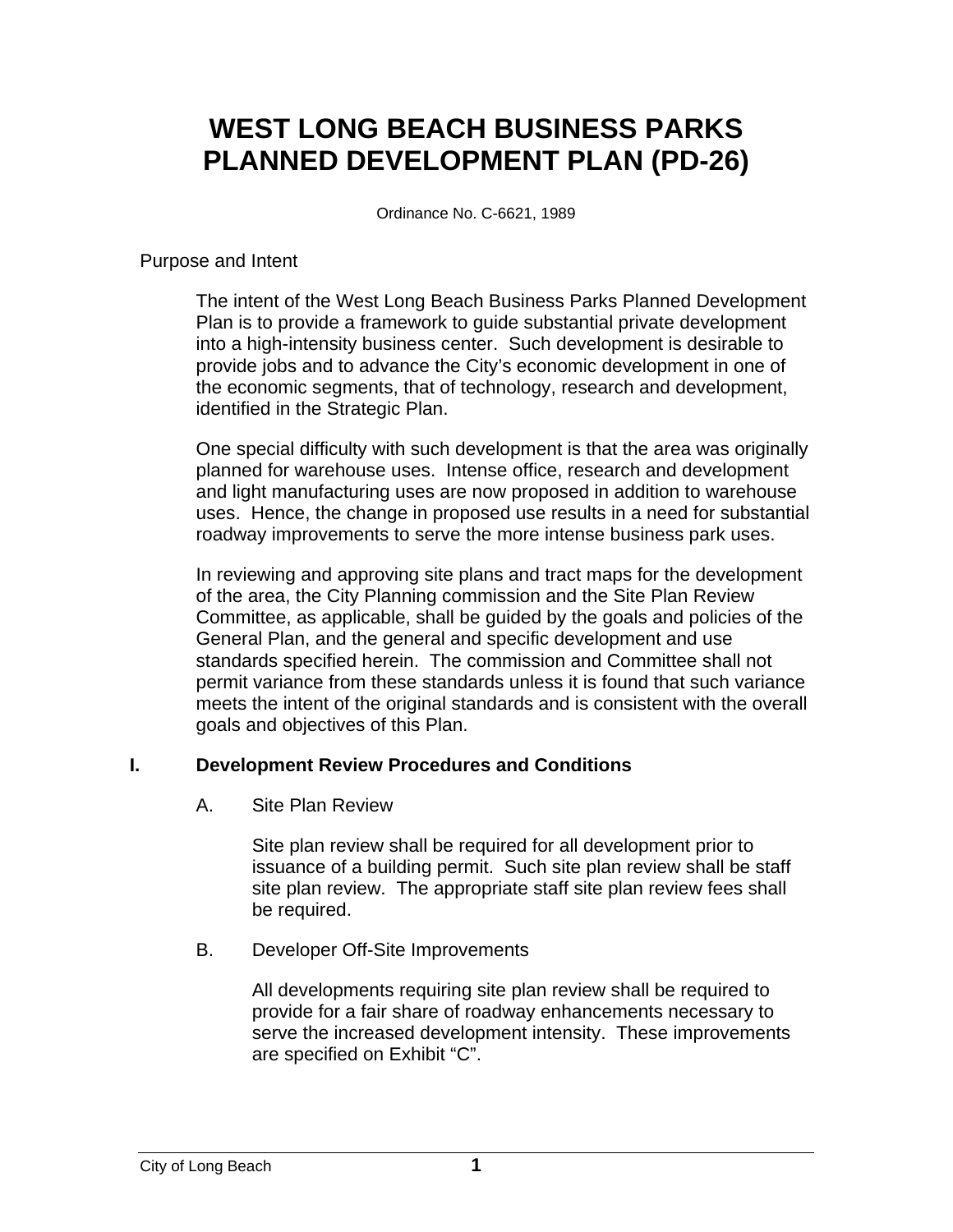Development to the base level of trips equivalent to that generated from warehouse development shall not require roadway enhancements. No development beyond the base level shall be approved until an assessment district, community facilities district or other guarantee of complete improvement of all roadway enhancements has been implemented. Each development shall also be required to repair or replace damaged, deteriorated or missing curbs, gutters, sidewalks, street trees, street lights, and roadways and shall construct new sidewalks where needed (as specified on Exhibit "C").

These improvements shall be identical to those identified in the accompanying development agreement.

C. Design Quality

All new development in the West Long Beach Business Parks shall be of a high quality. Buildings shall contain high-quality materials and shall contain substantial detailing. Building facades shall also contain substantial articulation. Any building walls without windows, even when intended to be covered by a later phase of the same development shall be finished with decorative materials or designs to the satisfaction of the Site Plan Review Committee. Highly reflective glazing materials are discouraged. Glare studies shall be required for glazing with a reflectivity greater than 15% and reflectivity greater than 20% shall not be allowed without an exception for good cause by the Site Plan Review Committee.

D. Development Intensity

Development intensity of each site is provided by a trip budget. Floor area allocations are derived from the allocated trips in the P.M. peak hour. The trip conversion to square foot of floor area will vary by use based upon the following table:

## FORECAST RATE

## TABLE 1

| Type of Development      | No. of Trips Generated Per 1000 Sq.<br>Ft. of Gross Usable Floor Area |  |  |
|--------------------------|-----------------------------------------------------------------------|--|--|
| Office                   | 1.84                                                                  |  |  |
| <b>Business Park</b>     | 0.97                                                                  |  |  |
| Research and Development | 0.90                                                                  |  |  |
| Warehouse                | 0.45                                                                  |  |  |
| Hotel                    | 0.68                                                                  |  |  |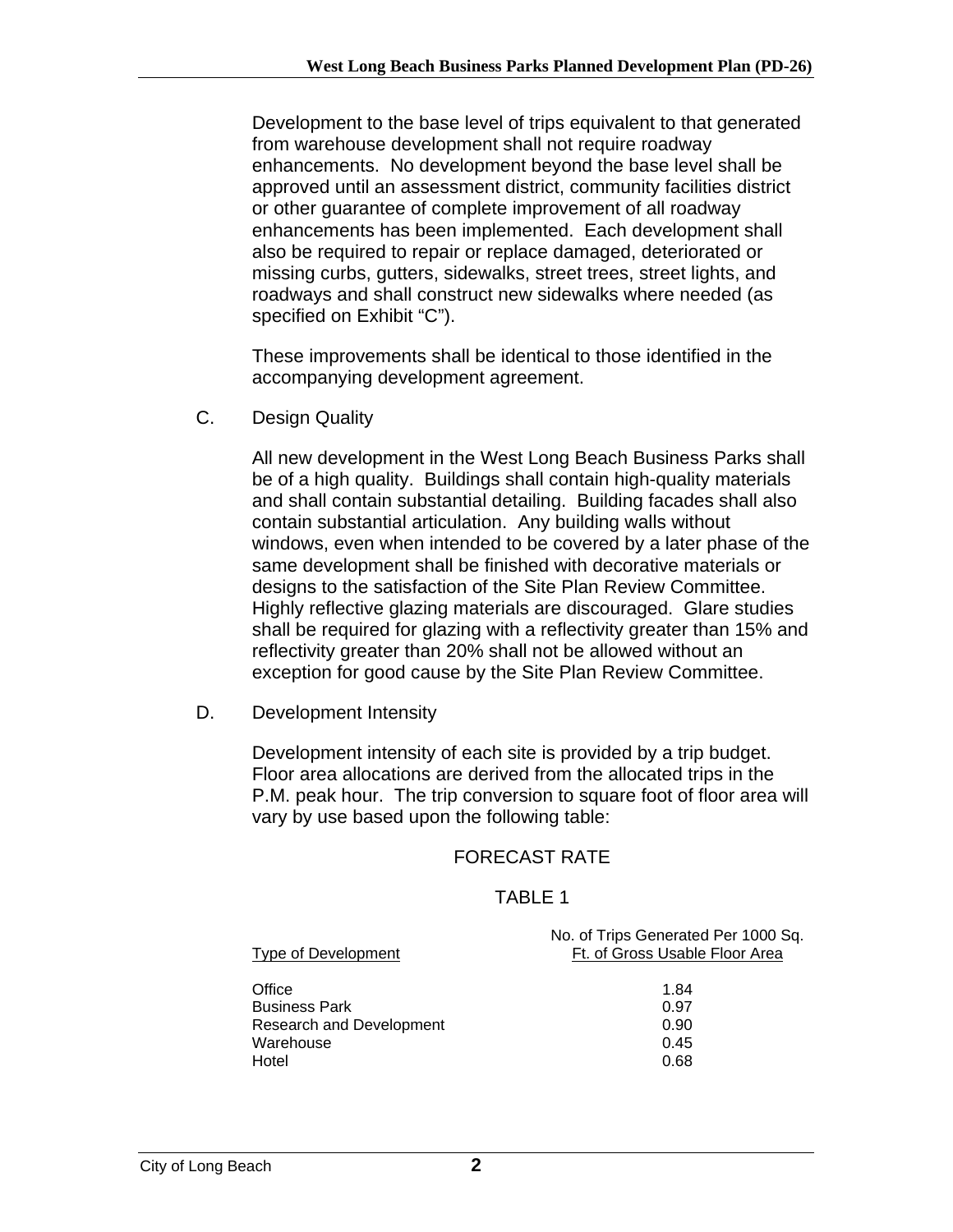Whereby office use is defined as:

Use of property for administrative, professional, or clerical tasks.

Business park use is defined as:

A mixed use of property containing approximately equal areas of office "use" and warehousing and/or light manufacturing.

Research and development use is defined as:

A mixed use of property containing approximately equal areas of office use and laboratories or laboratories and light manufacturing.

Warehouse is defined as:

Use of property for storage of goods or commodities with not more than 10% of the floor area used for office uses.

Hotel is defined as:

Use of property for rental of rooms, suites or dwelling units for a period of thirty days or less. Includes as accessory uses, retail sales, restaurants, taverns, meeting rooms, conference rooms and banquet rooms and up to 15% of the rooms rented for periods of thirty-one days or more.

Gross usable floor area is defined as:

Gross floor area minus entry lobby, elevator shafts, stairwells, utility cores and shafts, equipment rooms and bathrooms.

Transportation system management (TSM) programs which reduce trips per square foot or relocate P.M. peak-hour trips, may be utilized to increase the floor area allocation with approval of an Administrative Use Permit.

Notice for such Administrative Use Permit shall be sent not less than fourteen days prior to the hearing to all property owners in the area included in this Planned Development District and all other property owners within three hundred feet of the site.

Alternately, P.M. peak-hour traffic rates based on traffic studies of a specific use substantiating a lower traffic generation rate may be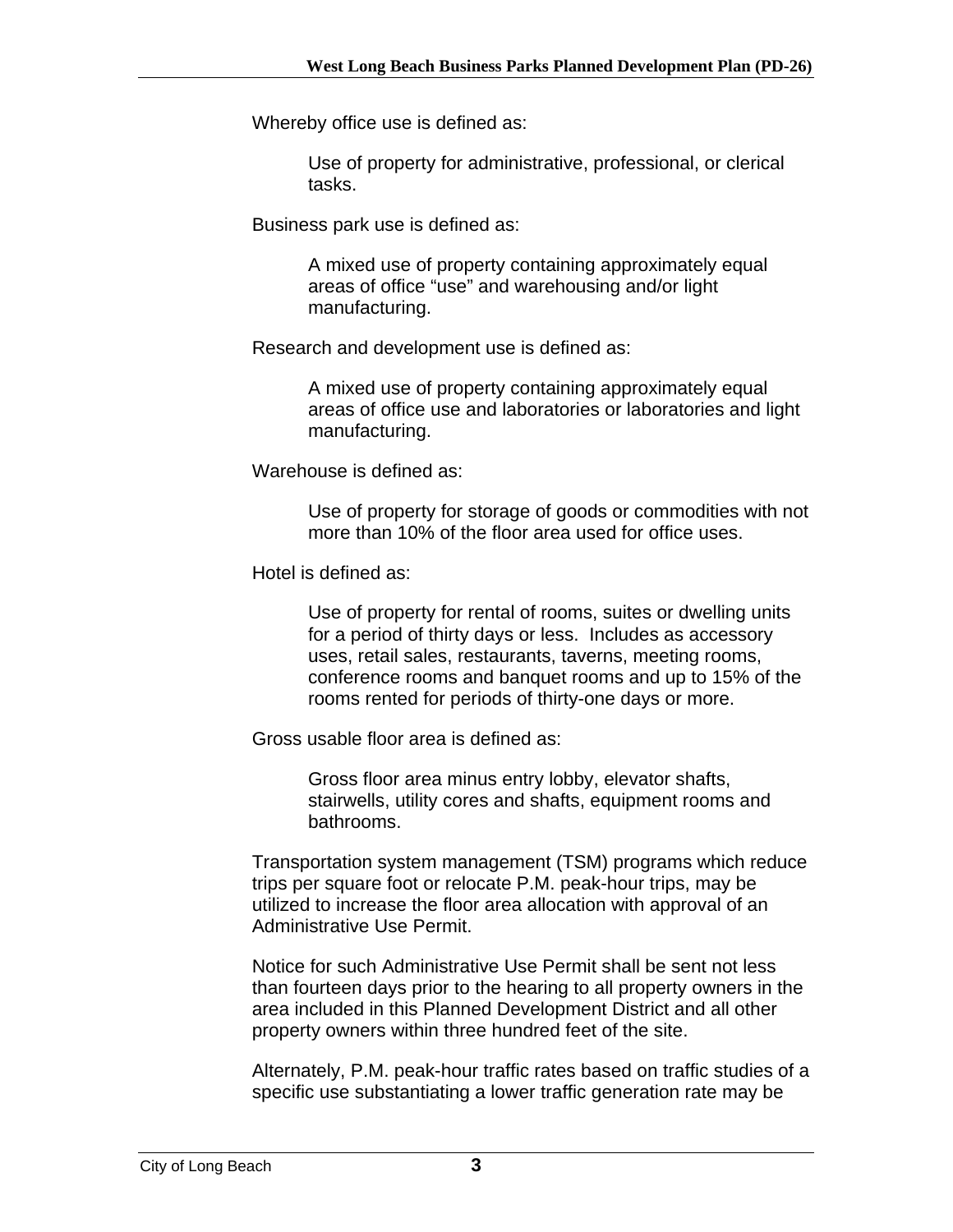substituted for these rates with the approval of an Administrative Use Permit.

Unused trips in one subarea may be transferred to another subarea, provided not more than 10% of the total trips is transferred. The trips allocated to each subarea may be reallocated to subdivided or leased portions of the subarea in any proportion desired by the subdividing landowner or lessor. However, the City will not enforce such reallocations but will grant approval by subarea on a first-come, first-served basis.

## TRIPS BY SUBAREA

#### TABLE 2

|                   | Subarea             | <b>Ownership Parcels</b>                                                                                    | <b>Base</b><br>Level<br><b>Trips</b>  | Traffic<br>Enhanced<br><b>Trips</b> |
|-------------------|---------------------|-------------------------------------------------------------------------------------------------------------|---------------------------------------|-------------------------------------|
|                   |                     | Subarea a Andrex<br>Subarea b Tien Zee<br>Subarea c Scan Ray<br>Subarea d Scan Ray<br>Subarea e Upland Ind. | 315<br>417<br>70<br>35<br><u> 151</u> | 345<br>1323<br>70<br>35<br>151      |
| $\mathbf{I}$<br>Ш | I SUBTOTAL          | Subarea f Goodglick                                                                                         | 988<br>44                             | 1924<br>110                         |
|                   |                     | Subarea g Seal<br>Subarea h Nelvia<br>Subarea i Niponndense<br>Subarea j Argo<br>Subarea k 1501/1515        | 42<br>18<br>99<br>101<br>70           | 42<br>73<br>99<br>101<br>287        |
| IV                | <b>III SUBTOTAL</b> | Subarea I Nelfour                                                                                           | 419<br>749                            | 855<br>1457                         |
|                   | <b>IV SUBTOTAL</b>  | Subarea m Hughes<br>Subarea n Textron                                                                       | 30<br>1202<br>1231                    | 30<br>1900<br>1930                  |

## **II. GENERAL USE AND DEVELOPMENT STANDARDS**

#### A. Use

The primary use in the West Long Beach Business Parks shall be office, research and development, light manufacturing and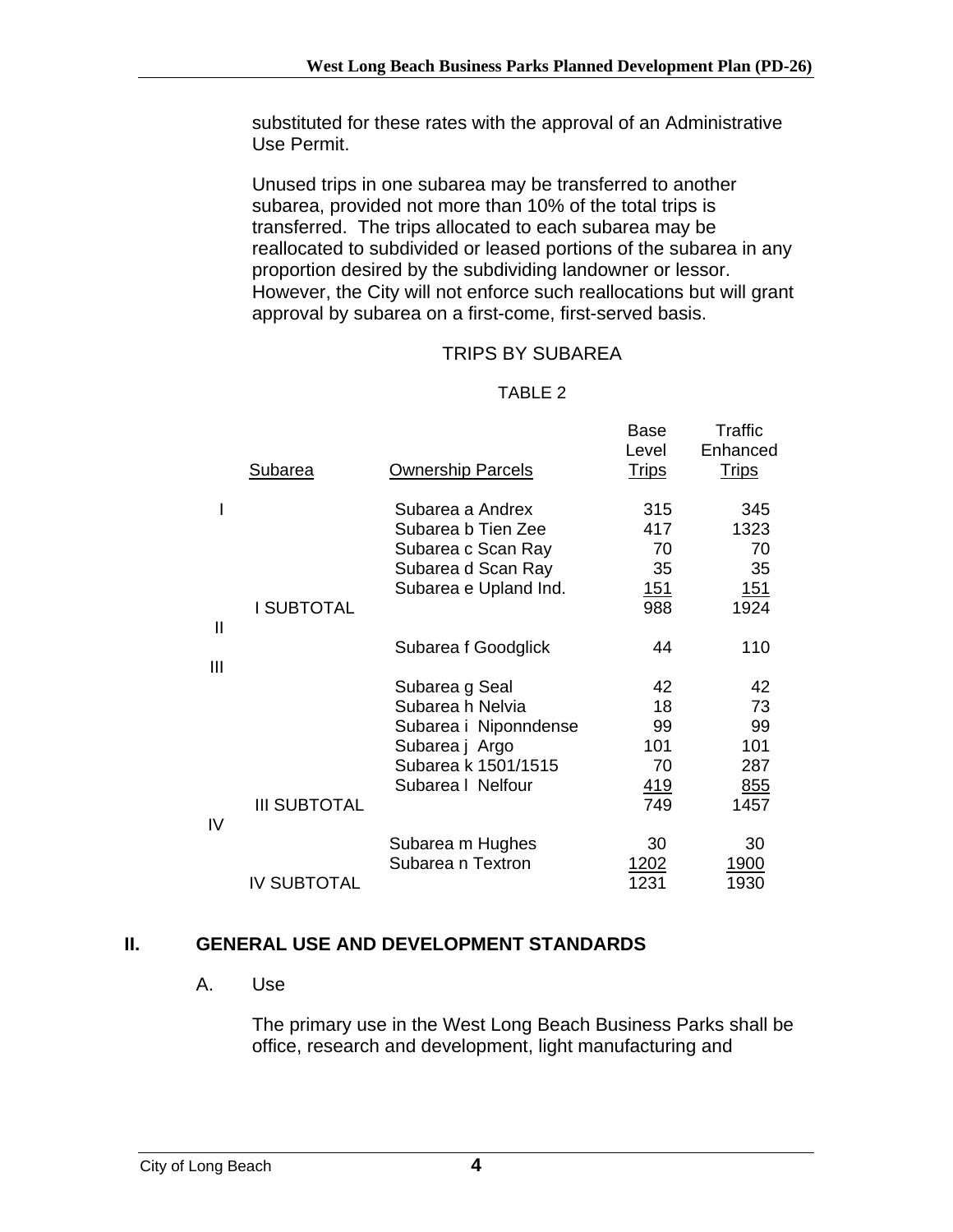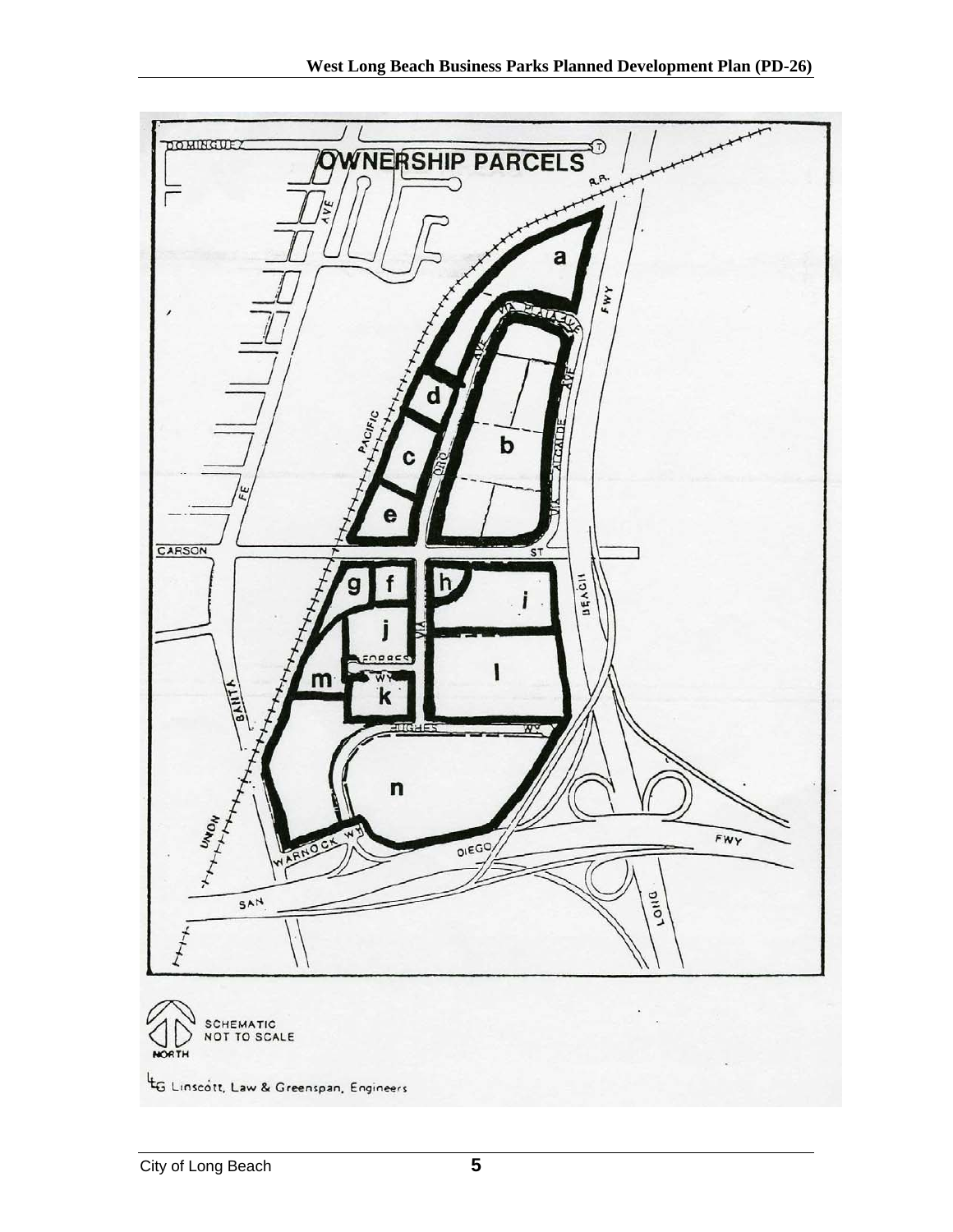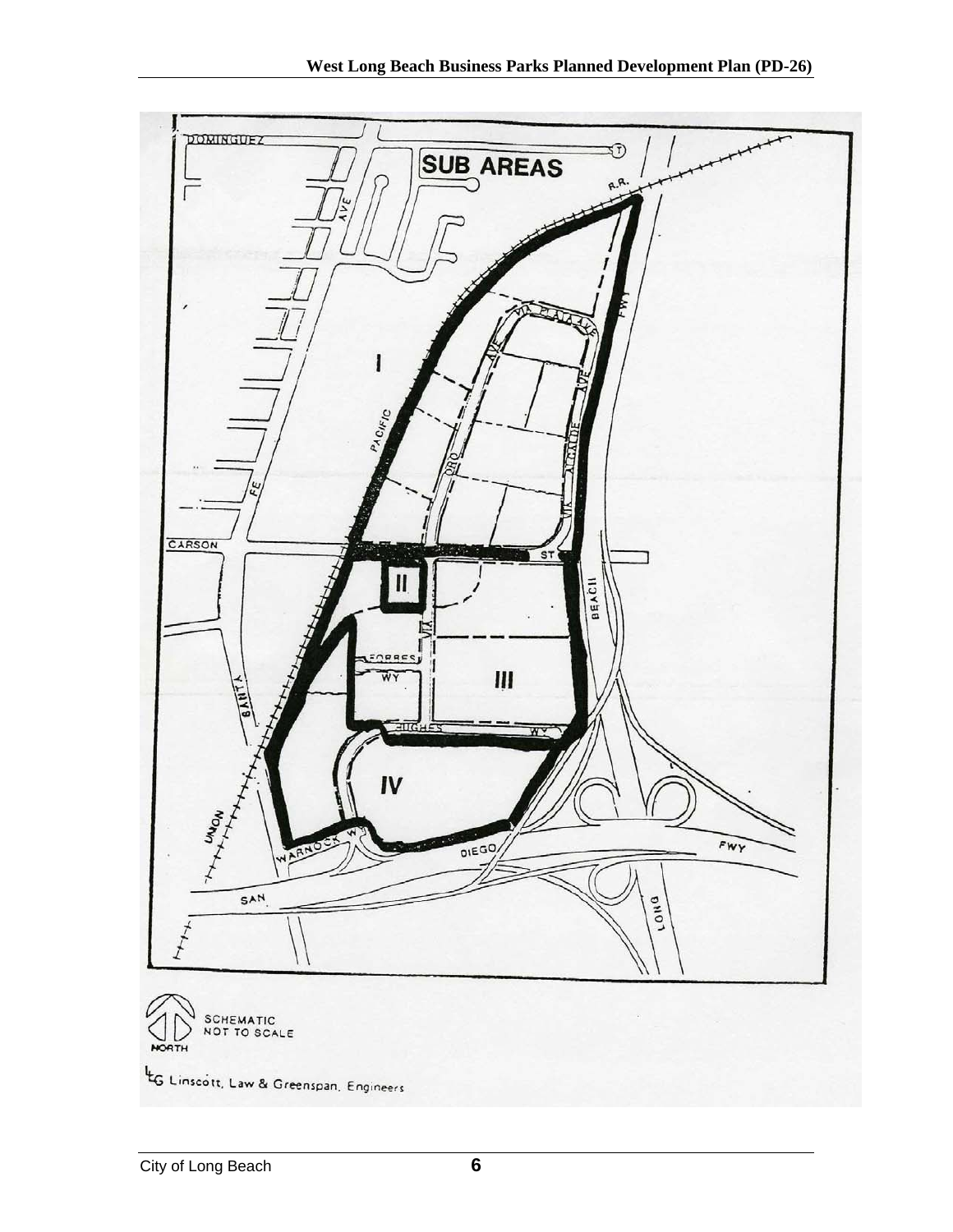warehousing. More specifically, all uses allowed in Exhibit "B" shall be permitted.

- a. Development intensity shall be limited by the permitted number of trips allocated to each subarea in the P.M. peak hours as established in Table 2.
- b. Manufacturing activities which exceed ambient noise levels at any residential property line shall be limited to the hours of 7:00 a.m. to 10:00 p.m.
- B. Development Standards

All development standards from the ML zone of the Zoning Regulations shall apply unless a different standard is specified below.

- a. Building height four stories, not to exceed 60 feet (excluding roof-top equipment, penthouses, and parapets).
- b. Additional height additional height and stories up to 150 feet may be permitted through Site Plan Review, provided that a setback equal to one-third the height of the building is provided from every property line and provided that the property owners within 300 feet are given thirty days to comment on the design before the Site Plan Review is conducted.
- c. Antenna and other non-building structure height 60 feet.
- d. Street frontage setbacks 20 feet.
- e. Interior property line setbacks 20 feet.
- f. Exterior property line, non-street frontage setbacks 20 feet.
- g. Minimum lot size for new subdivisions of lots shall be 15,000 square feet with not less than 50 feet of street frontage.
- h. Landscaping one tree of not less than 15-gallon size for each 25 linear feet of street frontage; plus one tree of not less than 15-gallon size for each four parking places, plus one tree of not less than 24-inch-box size for each 25 linear feet of parking structure street frontage plus three shrubs of not less than five-gallon size for each tree.
- i. Open storage shall be prohibited.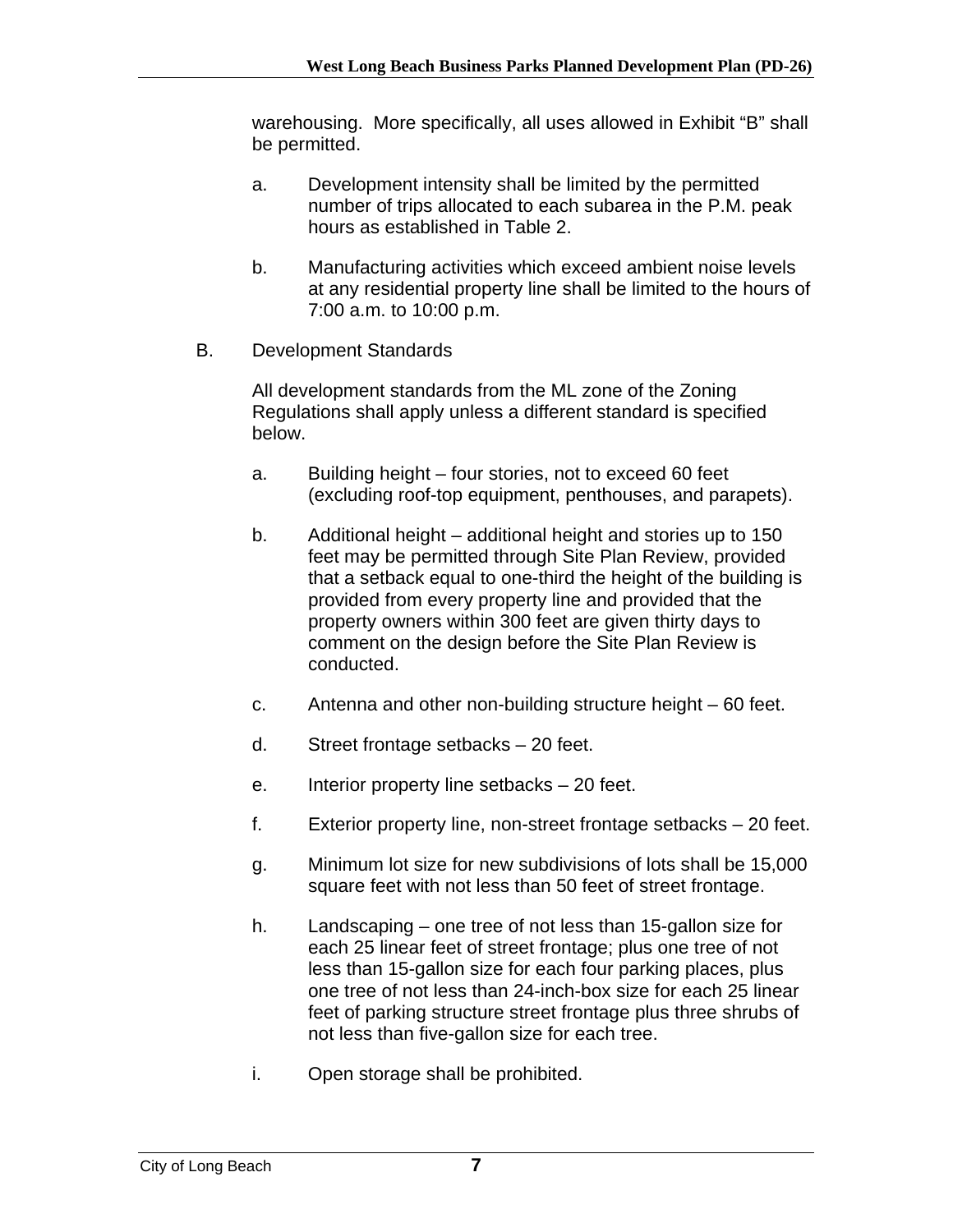- j. All areas exterior to buildings that are not landscaped shall be paved.
- k. All mechanical equipment shall be screened from view of pedestrians or motorists by screening that is architecturally compatible with the principal buildings on the site.
- l. Signage shall be limited to one square foot of sign for each linear foot of building frontage. No sign shall exceed 100 square feet. No roof signs shall be allowed. Free-standing or monument signs shall not exceed eight feet in height.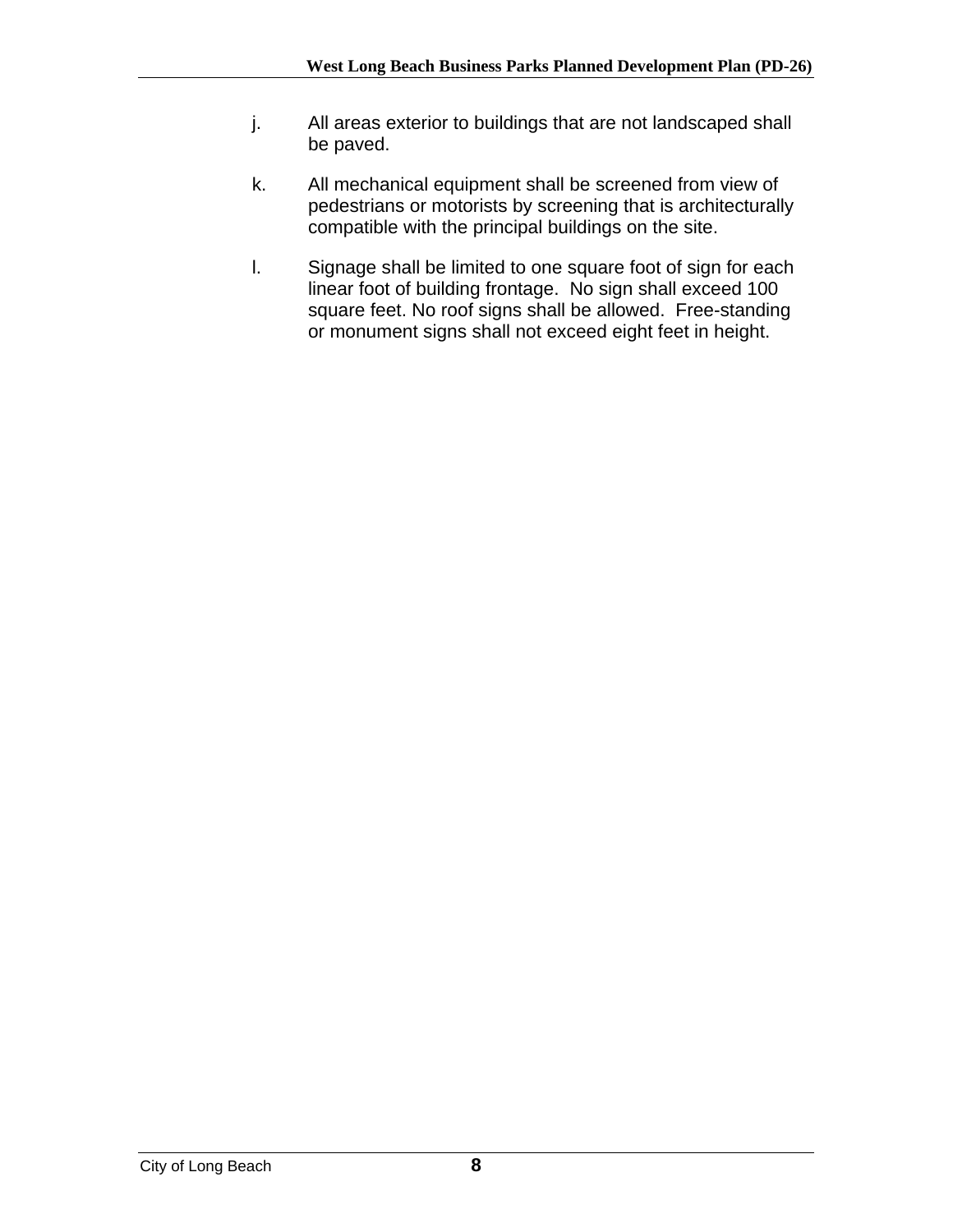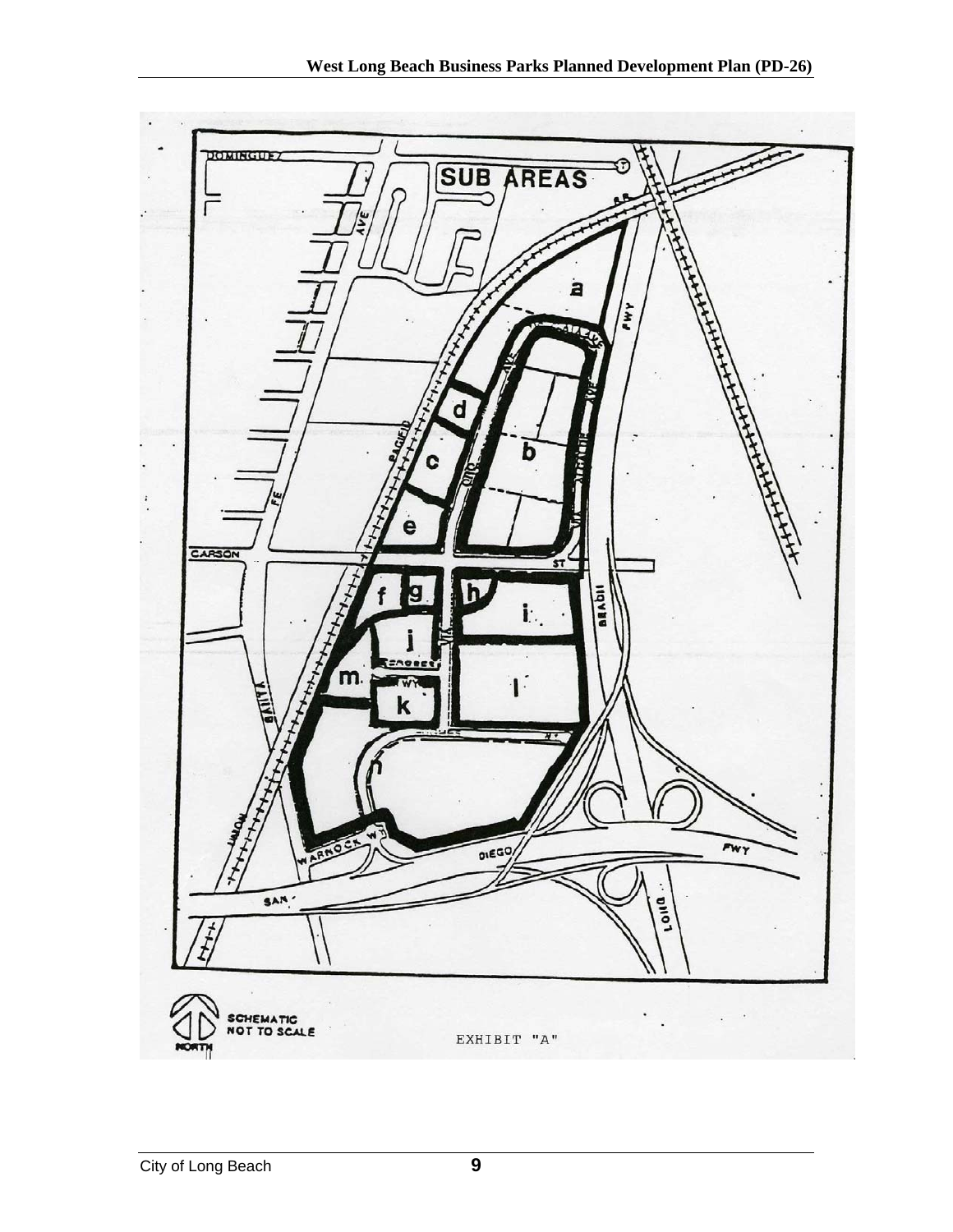Exhibit "B"

Permitted Uses

- A. Manufacturing of the following products, provided that no air emissions into the air of hazardous or noxious chemicals shall be allowed:
	- 1. Pharmaceuticals;
	- 2. Cosmetics (except soap);
	- 3. Precision equipment and electronics (for household and industrial customers);
	- 4. Small industrial products: wire, springs, sandpaper, emery cloth, grinding wheels, printer's type, electrical signs;
	- 5. Furniture and home furnishings;
	- 6. Clothing;
	- 7. Dry goods, draperies, bedding, automobile seat covers, awnings, bags, rope, baskets and similar products.
	- 8. Engines (no foundry);
	- 9. Aircraft, parts for aircraft;
	- 10. Bicycle, motorcycle, and related equipment (no foundry).
- B. Manufacturing of products from or with the following materials:
	- 1. Textiles, wool, yarn, canvas, leather, paper, cloth;
	- 2. Bone, shell, cellophane, casein (except glue);
	- 3. Wood, cork, fiberglass, clay, glass (no blast furnace), plastic (no pyroxylin);
	- 4. Aluminum, sheet metal, ornamental iron, steel;
	- 5. Rubber, without reclamation.
- C. Industrial activities involving the following processes:
	- 1. Sewing, weaving, knitting of textiles, dyeing of yarn and fabrics;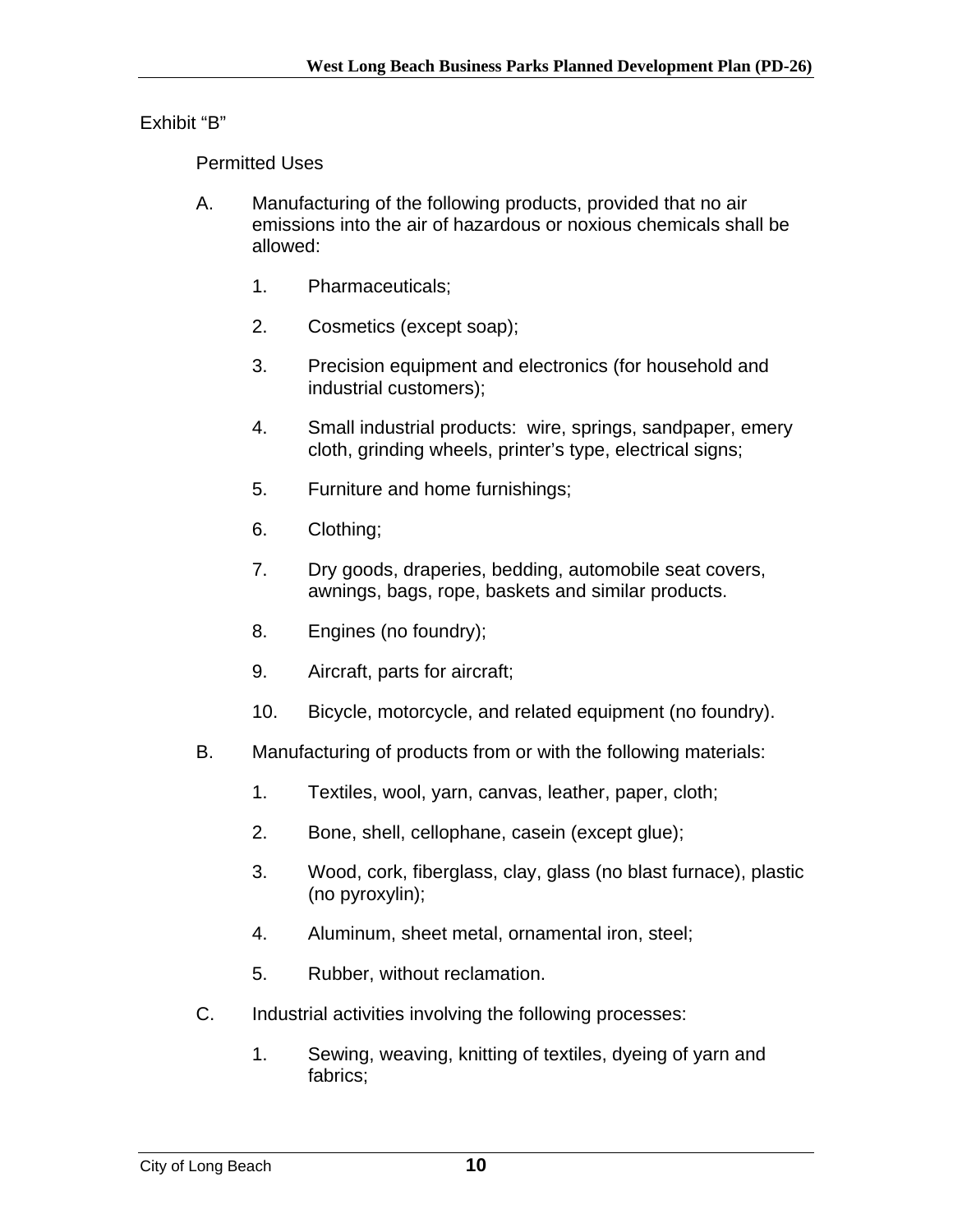- 2. Photofinishing, developing, processing or engraving, silk screen printing, book binding, lithography;
- 3. Glass silvering, optical grinding, glazing, glass blowing;
- 4. Furniture restoration, cabinetmaking, wood carving;
- 5. Raw rubber processing;
- 6. Metal engraving, metal fabrication (no snap riveting), metal spinning, tool tempering, welding;
- 7. Grinding, dressing or cutting of stone, granite or marble, sand washing;
- 8. Painting, provided that it is in such small quantities that spray paint booths are not required.
- D. Service and repair, provided that no open service repair or manufacturing is allowed:
	- 1. Boat and ship repair;
	- 2. Linen, towels, uniforms;
	- 3. Assaying, gas heater testing, pest control, cesspool cleaning, and building contractors (no yard or outside storage);
	- 4. Carpenter shop gunsmith, blacksmith, lapidary shop, electric motor and appliance repair;
	- 5. Machine shop, metal working shop;
	- 6. Research laboratory (provided no animals are kept for research purposes), engineering, physics, product testing;
	- 7. Bank, savings and loan, credit union and similar financial public office.
- E. Wholesale of products manufactured in the district.
- F. Storage, provided that open storage and commercial storage/selfstorage (21.15.570), except vehicle parking, shall be prohibited:
	- 1. Cold storage plant;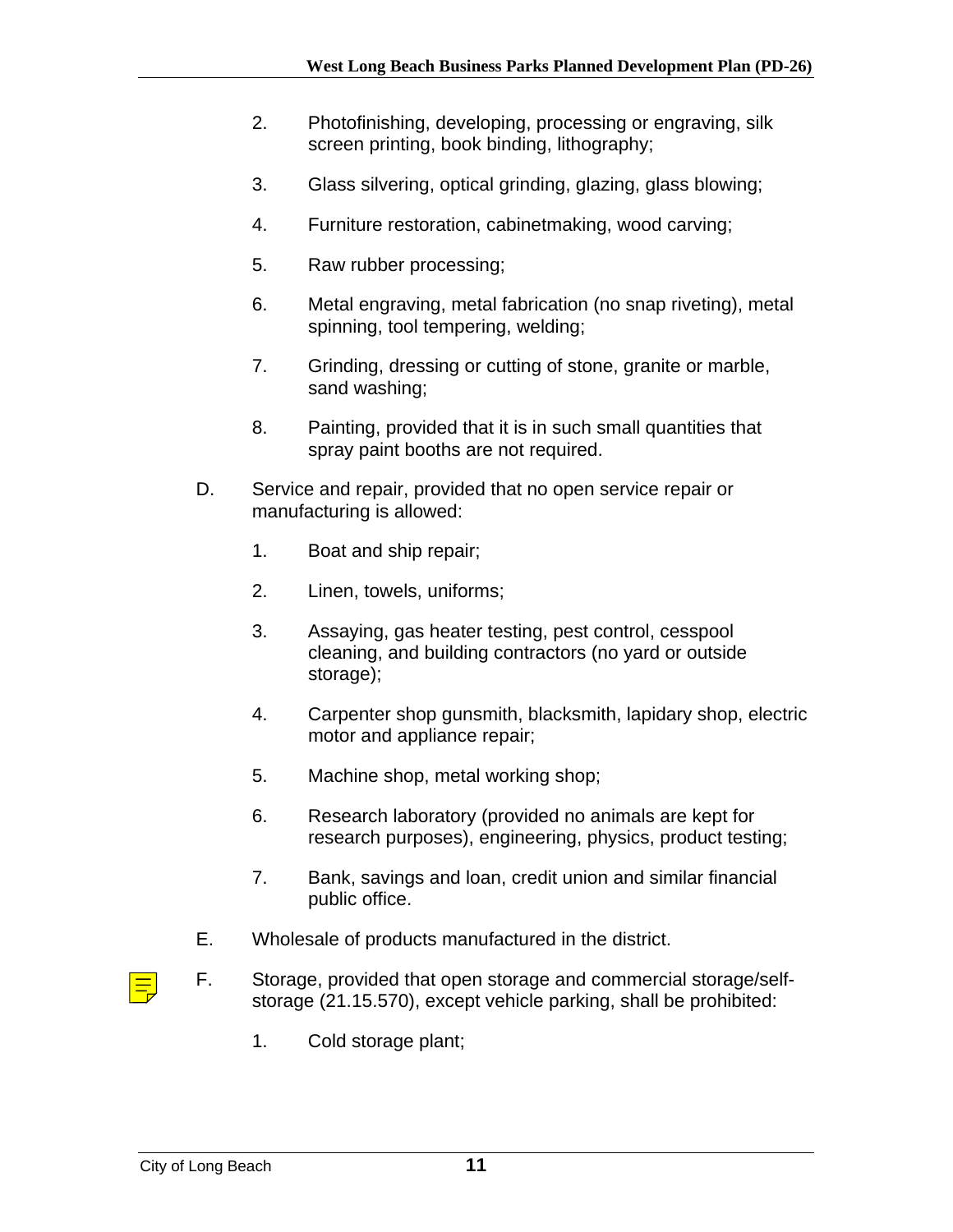- 2. Warehousing of furniture, household goods, appliances, dry goods, clothing, textiles, mechanical equipment and other durable goods and consumer products;
- 3. Petroleum and petroleum products less than 2,500 barrels;
- 4. Natural gas less than 500,000 cubic feet;
- 5. Oxygen, acetylene;
- 6. Liquid petroleum gas less than 100 cubic feet;
- 7. Commercial parking.
- G. Transportation, communications, utilities and public service (as a primary use):
	- 1. Navigational and avigational devices;
	- 2. Television or radio transmitting or receiving station;
	- 3. Bus terminal;
	- 4. Electric distribution substation;
	- 5. Helistops and helipads (conditional use permit required).
- H. Agricultural and zoological uses, provided that no pesticides, herbicides or inorganic fertilizers harmful to humans are utilized:
	- 1. Raising of crops;
	- 2. Nurseries.
- I. Retail sales, except retail sales of alcoholic beverages (onpremises sales) within 500 feet or less of a zone that allows residential use.
- J. Restaurants and tavern:
	- 1. Restaurants, except with on-premises sales of alcoholic beverages within 500 feet or less of a zone that allows residential use and with service of alcoholic beverages separate from meal service;
	- 2. Taverns more than 500 feet from a zone that allows residential use.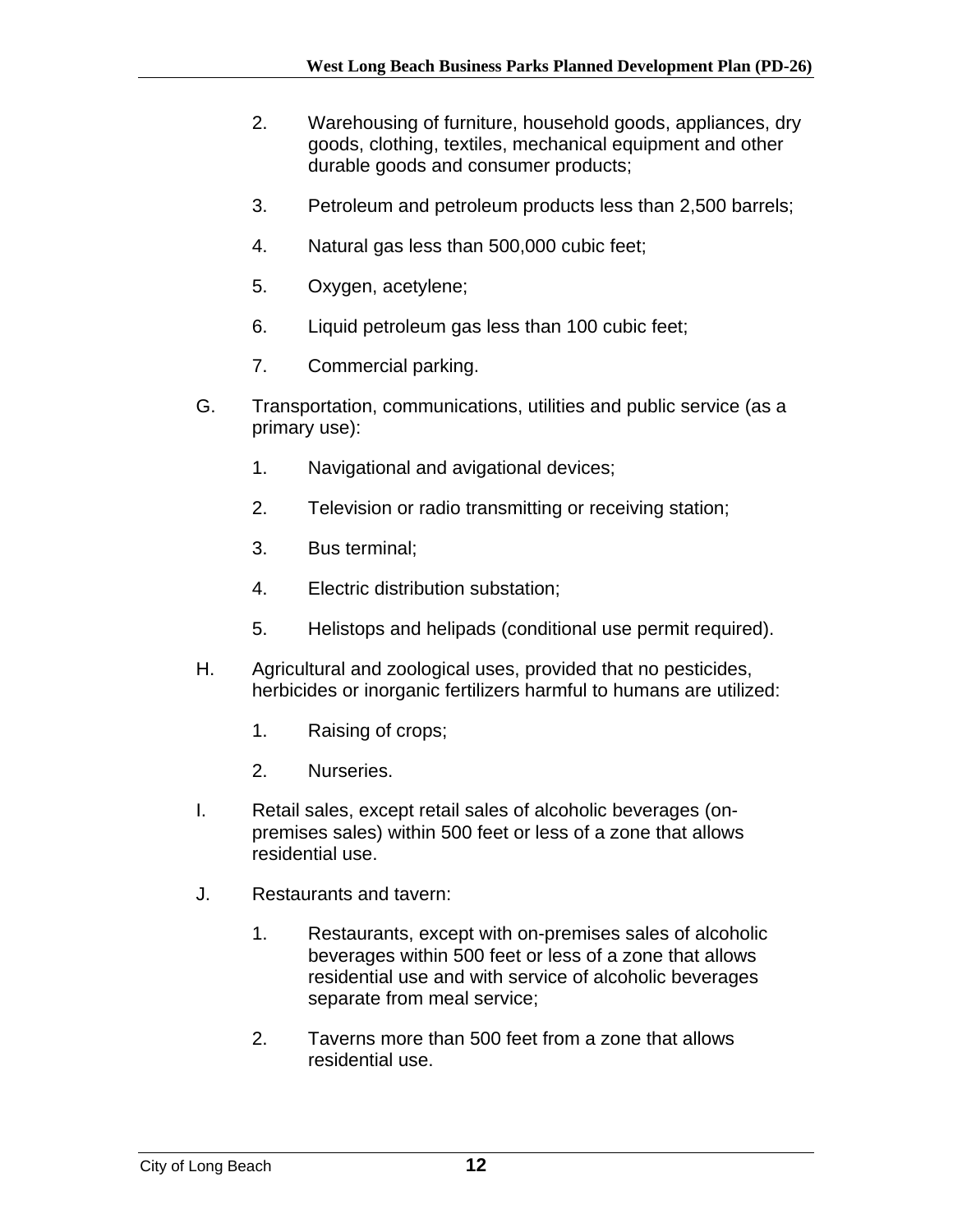- K. Trade union hall, private clubs, trade showrooms and similar public assembly uses.
- L. Administrative or professional office.
- M. Educational: colleges, universities, trade or technical school.
- N. Hotels.
- O. Hospitals and medical office complexes.
- P. Food Processing:
	- 1. Bakery;
	- 2. Industrial food catering.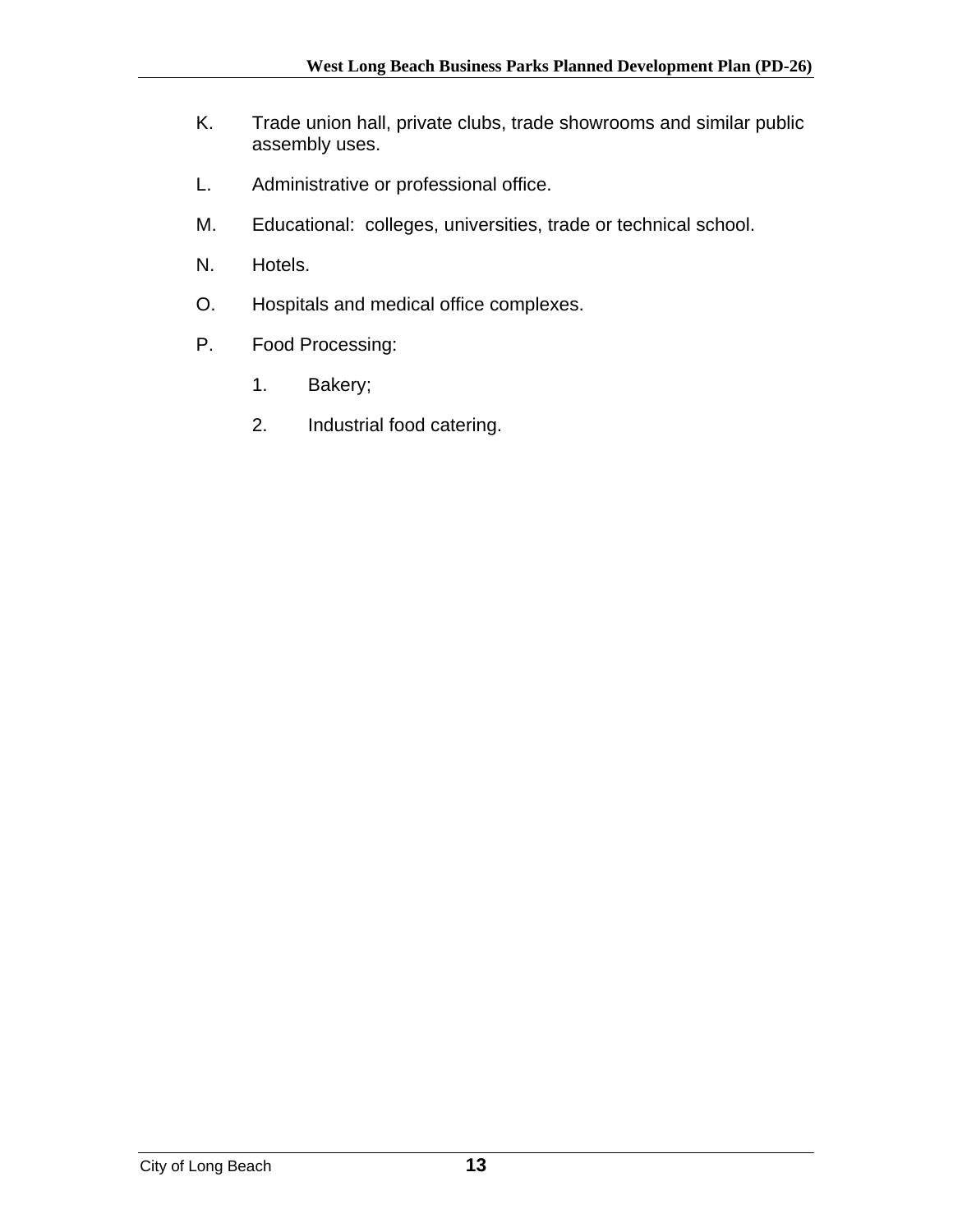## Exhibit "C"

Santa Fe Avenue and Carson Street:

Add a third northbound through lane on Santa Fe.

Add a free northbound right turn lane.

Create a dual southbound left turn lane.

Create a dual westbound left turn lane.

Add a free westbound right turn lane.

Implement signal modification as may be required by proposed improvements.

Via Oro Avenue and Carson Street:

Add a second northbound through lane on Via Oro.

Change two southbound through lanes to one southbound through lane and a free southbound right turn lane on Carson.

Create a dual eastbound left turn lane.

Add a westbound through lane.

Construct a traffic signal.

Via Oro Avenue and Hughes Way:

Restripe northbound approach in Hughes driveway to provide dual left turn lanes and one through lane.

Add a second southbound right turn lane.

Restripe eastbound approach on Hughes Way to provide dual left turn lanes and one through/right turn option lane.

Provide three westbound through lanes.

Implement a signal modification as may be required by the proposed improvements.

Hughes Way and Warnock Way:

Add an eastbound through lane on Warnock to continue as an access to Hughes and eastbound leaving leg of intersection.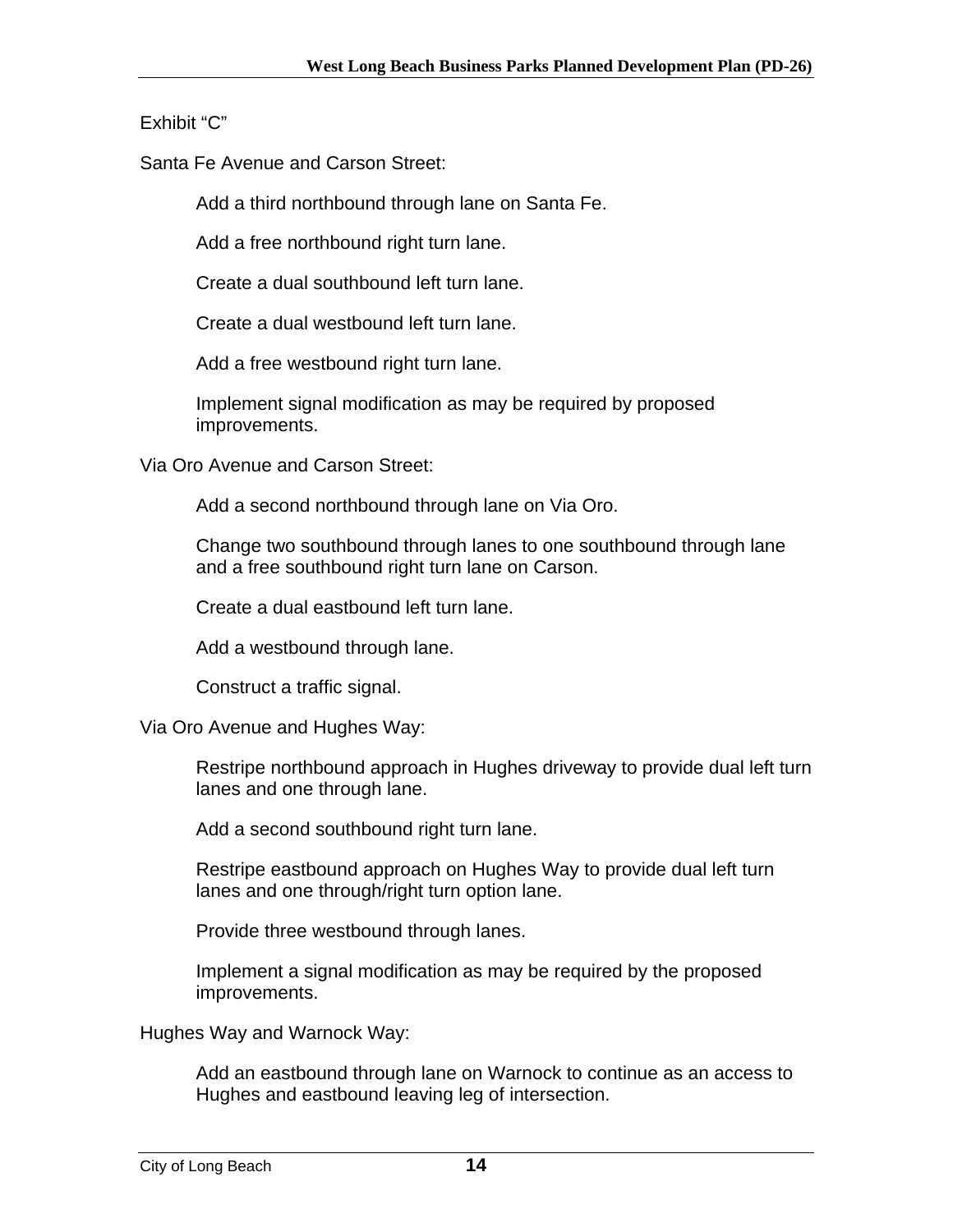Add a dedicated northbound left turn lane on I-405 off-ramp.

Add northbound right turn lane on I-405 off-ramp.

Add a free southbound right turn lane.

Implement a signal modification as may be required by the proposed improvements.

Complete improvements to off-ramp.

Convert northbound right turn lane to a free right turn lane.

Create dual southbound left turn lane on Santa Fe.

Stripe third southbound through lane.

Implement a signal modification as may be required by the proposed improvements.

Santa Fe Avenue and Wardlow Road:

Create a dual northbound left turn lane on Santa Fe.

Add a separate northbound right turn lane.

Convert the existing southbound right turn lane to a free right turn lane.

Add an eastbound right turn lane on Wardlow.

Add a free westbound right turn lane on Wardlow.

SB I-405 off and Wardlow Road:

Install a traffic signal when required.

NB I-405 off-ramp:

Provide additional lane on off-ramp.

Relocate fence and drain.

Reduce radius for off-ramp lanes.

Santa Fe Avenue and Arlington Street:

New traffic signal at entrance to mobile home park.